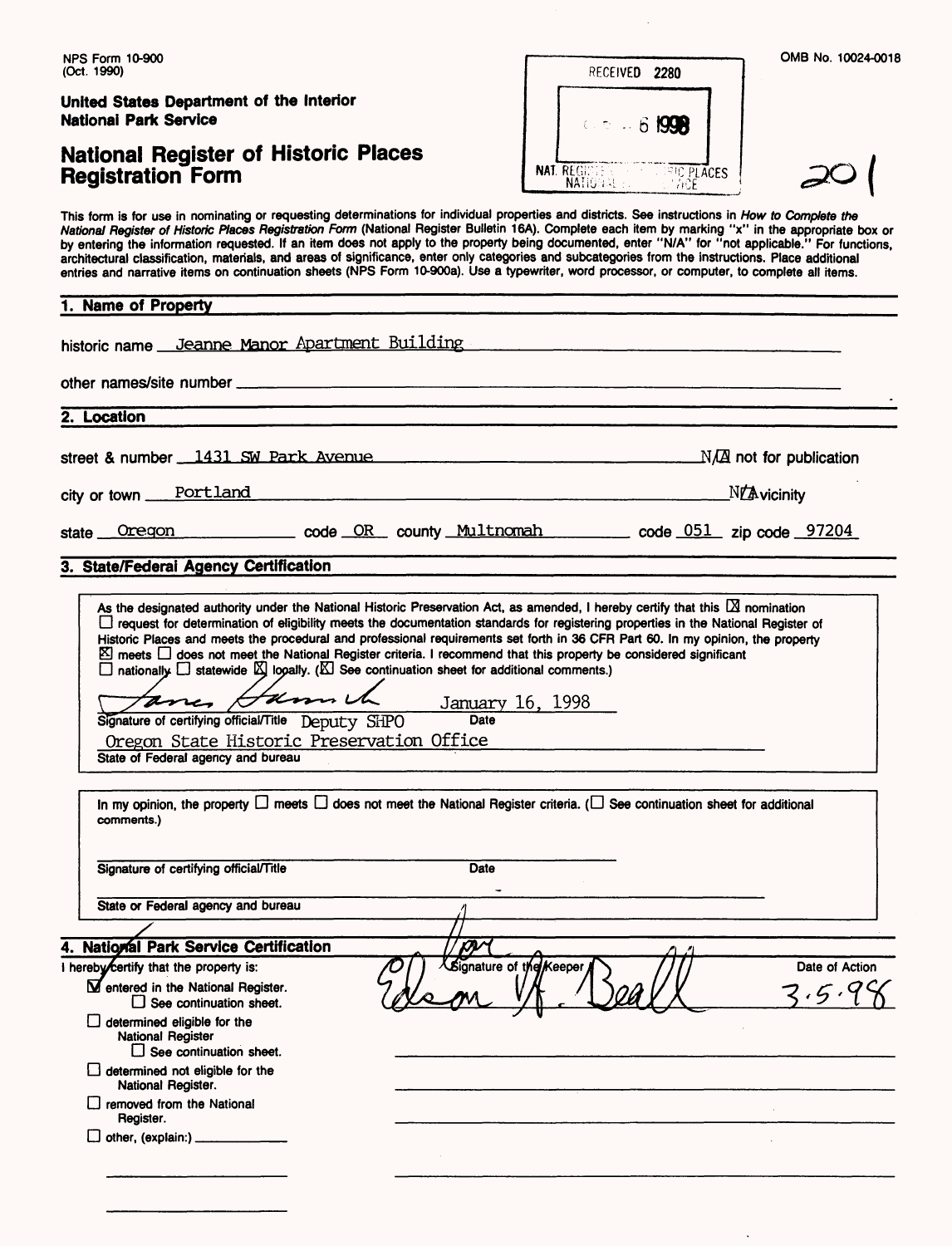**United States Department of the Interior** National Park Service

# **National Register of Historic Places Continuation Sheet**

Section number  $\frac{3}{2}$  Page  $\frac{1}{2}$ 

JEANNE **MANOR APARTMENT BUILDING (1931)** 1431 SW Park Avenue Portland, Multnomah County, Oregon

### **COMMENTS OF THE STATE HISTORIC PRESERVATION OFFICE**

The Jeanne Manor Apartment Building occupies a 100-foot square parcel at the northwest corner of SW Ninth Avenue and Clay overlooking the tree-shaded South Park Blocks on the southwesterly edge of the central business district of Portland, Oregon. Designed by Harry Herzog for the developer Harry Mittleman and constructed in 1931, the building is an excellent example of the several fashionable apartment houses in the Modernistic vein which resulted from the collaboration of the architect and developer in the 1930s. Though, in the Parkway Apartments, it has a precise contemporary in the same neighborhood from the same architect and developer, the Jeanne is considered more expressive of the influence of the Art Deco style, of which Herzog was to become a leading exponent locally. As a distinctive work in the relatively limited body of documented work by a talented Portland architect, the Jeanne Manor meets National Register Criterion C. The architect's ultimate work in the Art Deco style was the Regent Apartments in northwest Portland, which opened for use in 1937 and is listed in the National Register in 1991.

The setting of the building proposed for nomination, once predominately residential in character, today is a stable mix of cultural instititutions, churches, and genteel multi-story apartment blocks. The Jeanne is constructed of reinforced concrete clad with wire-cut varicolored orange-tan face brick and cast stone on the street facades and on returns to secondary elevations. It rises as a seven story U-shaped volume having double-loaded corridors. It contains *12* living units.

In mass, the Modernistic building reads as a core volume with inset and stepped-down corner sections that give the illusion of being partially cut away where continuous window glazing wraps the corners at a 45 degree angle. Street elevations are formally organized with multivaried frameless steel sash windows, some of which are of the Chicago School type. Structural bays are separated by strip pilasters rising to a straight parapet, except on the principal facade, where a low pediment is centered. On the pilaster faces, brick work is terminated at the sixth story in stepbacks that are like flattened pinnacles. The uppermost story of the street elevations is finished with cast stone, and, here, pilasters terminate in a froth of counterposed scroll motifs.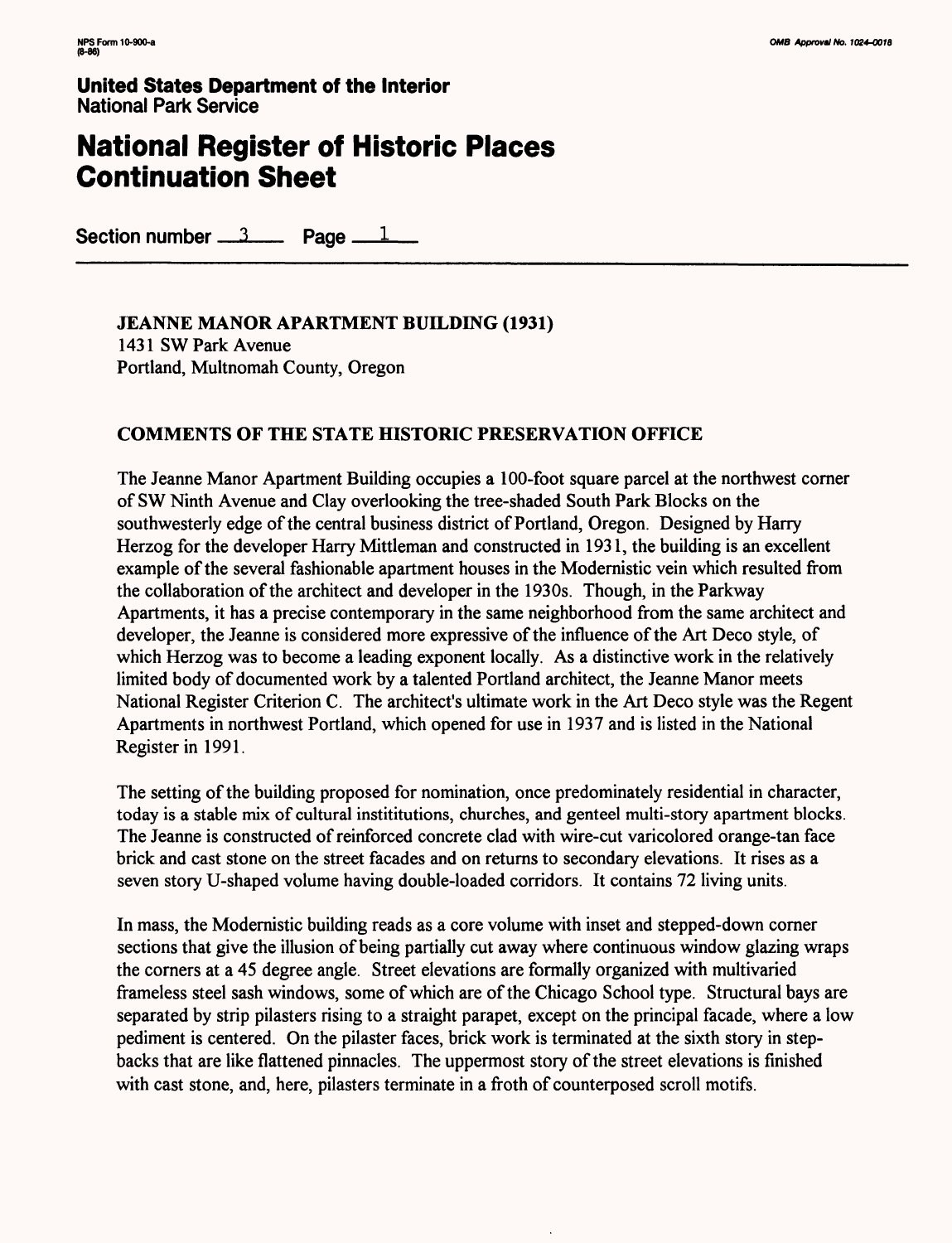**United States Department of the Interior** National Park Service

# **National Register of Historic Places Continuation Sheet**

Section number  $\frac{3}{2}$  Page  $\frac{2}{2}$ 

The entrance on SW Park Avenue is an arch with dolmen-like massive lintel in which the building title is carved. The entrance is framed in a splayed recess with a series of reveals which echoes the zigzag motif characteristic of Art Deco design. A colossal three-part, straight-arched clerestory window admits natural light generously to the foyer.

Recurring motifs of this taut, rectilinear, and subtly articulated and polychromed exterior are scrolls and chevrons, or zigzag repeating ornament, which are seen in the profiles of terra cotta spandrels, in the sawtooth edgings of bas relief lintel borders, and in the thin, cornice-like band that finishes the parapet above a soldier course of brick. The lobby interior continues the chevron and scroll themes, for example in the quarrel side lights of the foyer entrance and in the elegant steel flat bar hand railings. Interior walls and ceilings are plaster-finished throughout. Individual living units contain some built-in cabintery, and many original kitchens, tile-surfaced baths, and lighting fixtures. The apartment building is in a very good state of preservation.

The source of the high-quality face brick was the Willamina Clay Products Company of Yamhill County, and George Davis is identified as the brick contractor. The application provides a welcome review of the career of Harry Herzog (1893-1979). Whereas the scheme was produced by the firm of Bennes and Herzog, primary design credit is assigned to Herzog, who began his professional career upon graduating from High School in Portland, working as a draftsman for Bennes and Hendricks in 1912. He left in 1915 to attend the University of Pennsylvania School of Architecture, from which he was graduated in 1917. During the First World War, he returned to Portland to be employed by Northwest Engineering Company, a contractor for Liberty ship construction. Following a post-war stretch in Philadelphia and New York, Herzog centered his career in Portland from 1922 onward He rejoined John Bennes, his former mentor, and in 1925 entered into full partnership with the noted architect. In 1932, a year after Jeanne Manor had opened, the Bennes and Herzog association was dissolved. Herzog's outstanding works, apart from the Regent Apartments of 1937, which was an independent project, were completed while he was a principal of the Bennes and Herzog firm. The Hollywood Theater (1926) and Temple Beth Israel (1926-1928) are listed in the National Register. Herzog was supervising architect for the synagogue project in which Whitehouse, Stanton & Church and Herman Brookman were associated.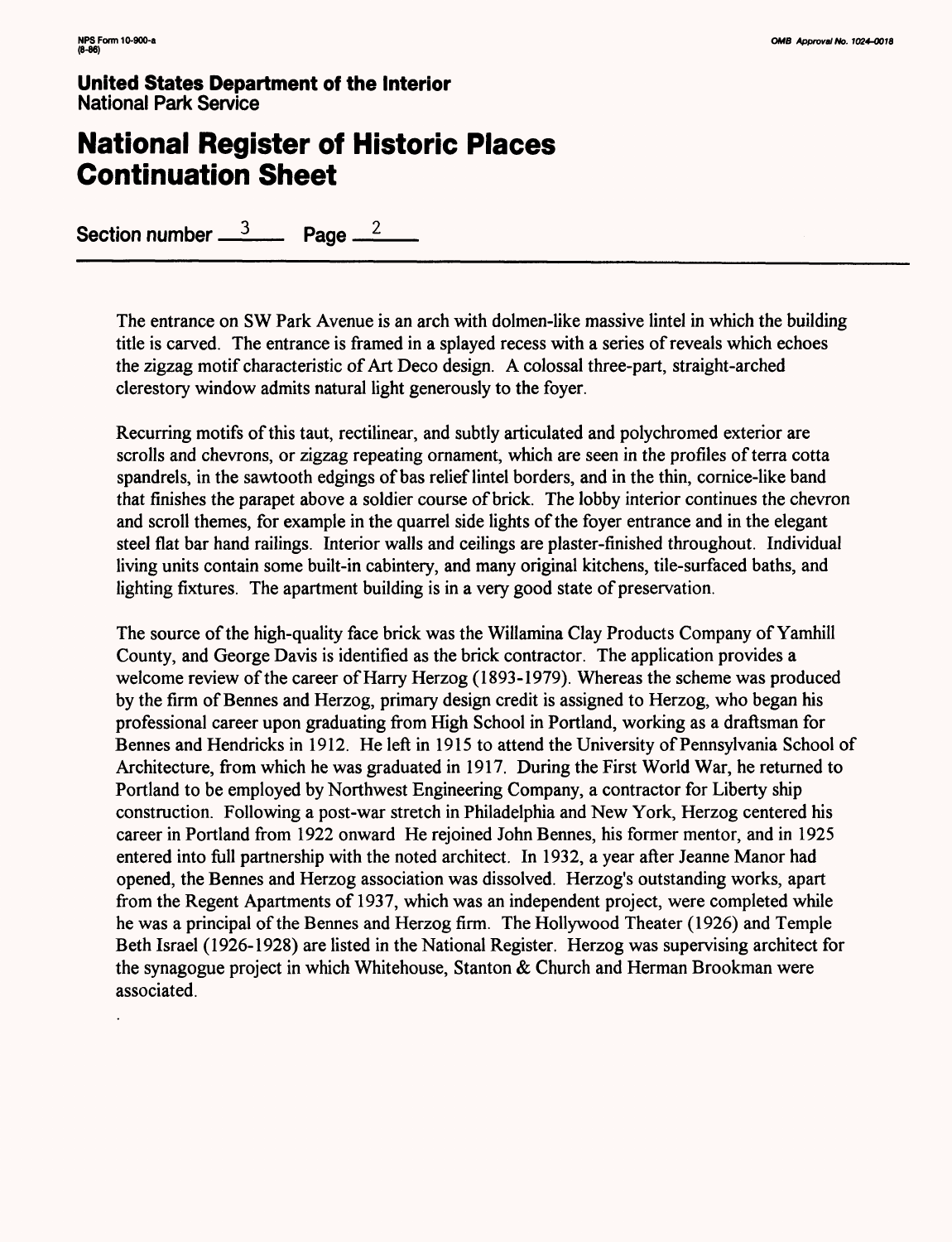| Jeanne Manor                                                                                                              |                                                                                                                                                   | Multnomah, OR                                                                                               |                    |  |
|---------------------------------------------------------------------------------------------------------------------------|---------------------------------------------------------------------------------------------------------------------------------------------------|-------------------------------------------------------------------------------------------------------------|--------------------|--|
| Name of Property                                                                                                          |                                                                                                                                                   | <b>County and State</b>                                                                                     |                    |  |
| 5. Classification                                                                                                         |                                                                                                                                                   |                                                                                                             |                    |  |
| <b>Ownership of Property</b><br>(Check as many boxes as apply)                                                            | <b>Category of Property</b><br>(Check only one box)                                                                                               | <b>Number of Resources within Property</b><br>(Do not include previously listed resources in the count.)    |                    |  |
| <sup>凸</sup> private<br>$\Box$ public-local<br>$\Box$ public-State<br>$\Box$ public-Federal                               | the building(s)<br>district<br>$\square$ site<br>$\Box$ structure<br>$\Box$ object                                                                | Noncontributing<br>Contributing<br>$\mathbf{1}$<br><b>CONSUMING SETTING CONTINUES AND SET OF STRUCTURES</b> | buildings<br>sites |  |
| Name of related multiple property listing<br>(Enter "N/A" if property is not part of a multiple property listing.)<br>n/a |                                                                                                                                                   | $\mathbf{1}$<br>Number of contributing resources previously listed<br>in the National Register<br>$-0-$     |                    |  |
| <b>6. Function or Use</b>                                                                                                 |                                                                                                                                                   |                                                                                                             |                    |  |
| <b>Historic Functions</b><br>(Enter categories from instructions)                                                         |                                                                                                                                                   | <b>Current Functions</b><br>(Enter categories from instructions)                                            |                    |  |
| DOMESTIC--Multiple Dwelling                                                                                               |                                                                                                                                                   | DOMESTIC--Multiple Dwelling                                                                                 |                    |  |
|                                                                                                                           | <u> 1980 - Jan Barnett, fransk politik (d. 1980)</u><br>the company of the company of the company of the company of the company of the company of |                                                                                                             |                    |  |
| 7. Description                                                                                                            |                                                                                                                                                   |                                                                                                             |                    |  |
| <b>Architectural Classification</b><br>(Enter categories from instructions)                                               |                                                                                                                                                   | <b>Materials</b><br>(Enter categories from instructions)                                                    |                    |  |
| MODERN MOVEMENT--Modernistic                                                                                              |                                                                                                                                                   | foundation concrete                                                                                         |                    |  |
|                                                                                                                           |                                                                                                                                                   | brick<br>walls $\frac{1}{2}$<br>cast stone                                                                  |                    |  |
|                                                                                                                           |                                                                                                                                                   | asphalt<br>roof_                                                                                            |                    |  |
|                                                                                                                           |                                                                                                                                                   |                                                                                                             |                    |  |
|                                                                                                                           |                                                                                                                                                   |                                                                                                             |                    |  |

 $\mathcal{L}^{\mathcal{L}}$ 

V.

#### **Narrative Description**

 $\sim$ 

 $\mathcal{A}$ 

 $\bar{\gamma}$ 

 $\ddot{\phantom{a}}$ 

 $\hat{\mathcal{A}}$ 

(Describe the historic and current condition of the property on one or more continuation sheets.)

 $\sim$ 

 $\bar{\mathcal{A}}$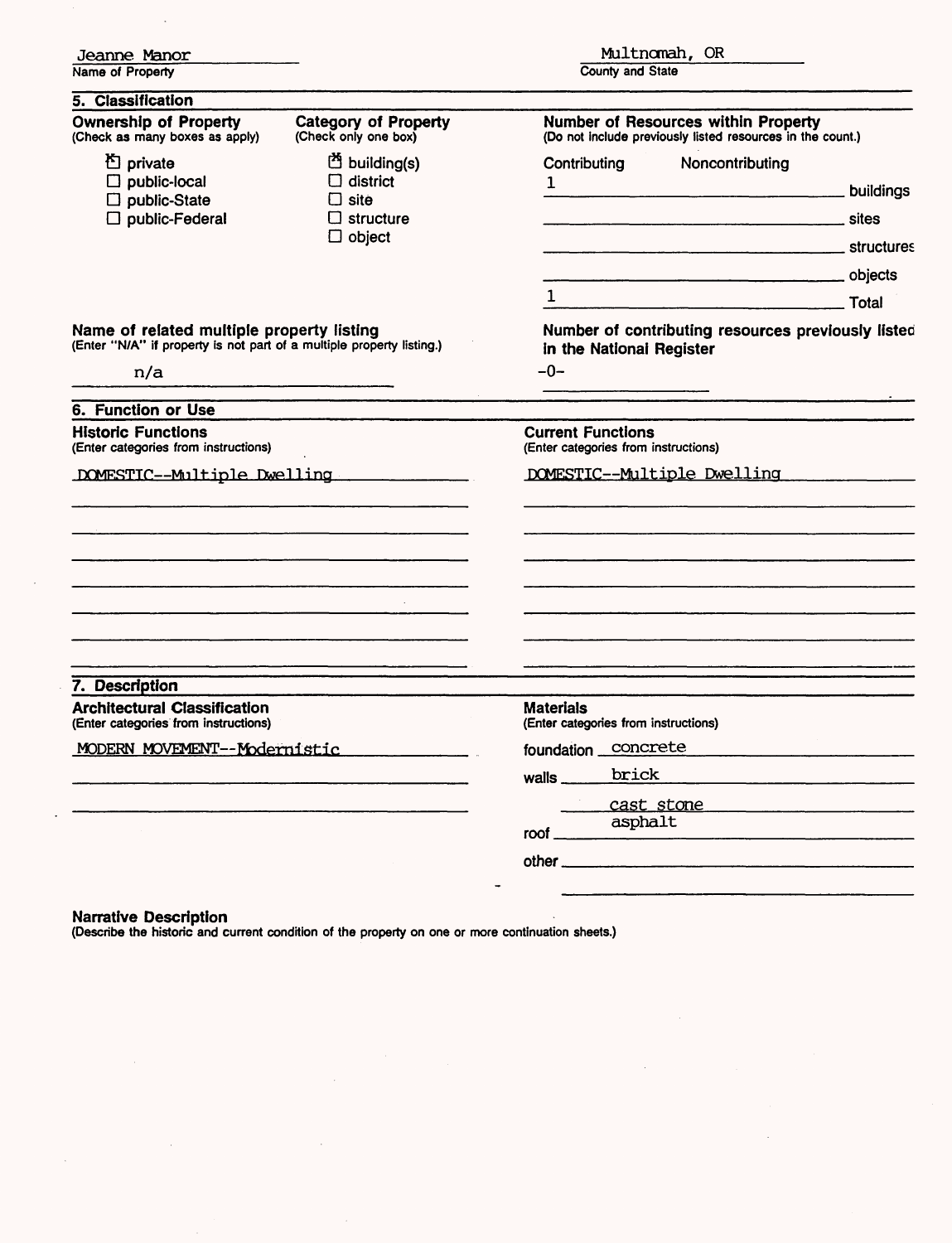Section number 7 Page 3

### **SETTING**

The Jeanne Manor is located at the northwest corner of SW Clay Street and West Park Avenue. It is located south and west of the downtown retail core and north of Portland State University along the South Park Blocks. Though when built the area contained a large number of single family homes, today it is almost exclusively multi-family residential. Jeanne Manor fronts onto Park Avenue.

Clay Street is a major west-bound automobile arterial, while West Park Avenue is a narrow, oneway, north bound street.

### **EXTERIOR**

Jeanne Manor is located on a double lot, 100 feet square. The parcel is essentially flat and the building built to the lot lines on the east and south, but has a slight setback on the north for ventilation and natural light. No indigenous or historical plant material exists.

The building is seven stories with a full basement in a front-facing "U" configuration. It is constructed of reinforced concrete with wire cut face tan-colored brick veneer laid in common bond with natural mortar with varying color shades of brick to suggest a sunset. The primary facade fronts east onto Park Avenue, with a second major facade along Clay. Secondary facades are located on the west and north.

The major facades have a strong vertical articulation. The Park Avenue facade is divided into eight bays by seven brick pilasters that run the height of the building, capped with a decorative stone. These bays follow a symmetrical pattern of C:B:A:A:A:A:B:C The outside bays are stepped down at the roof line and set slightly back to create the illusion of a separate massing. This illusion is accentuated by the use of corner windows which wrap around the corners. Bays "B" and "A" are similar in style, but differ in width and window treatment. Windows in Bays "B" are four-part with a central butterfly casement-style windows with flanking casement windows of similar size and style. Bay "A" has a single butterfly casement style windows. A low-rise front pediment then spans over the central four bays to balance the stepped down effect of the corners. Fenestration is regular with all windows being metal framed casement style with two equal size lights, a major vertical piece and a lesser horizontal transom. At each corner, the windows are massed four lights across joined at the corner.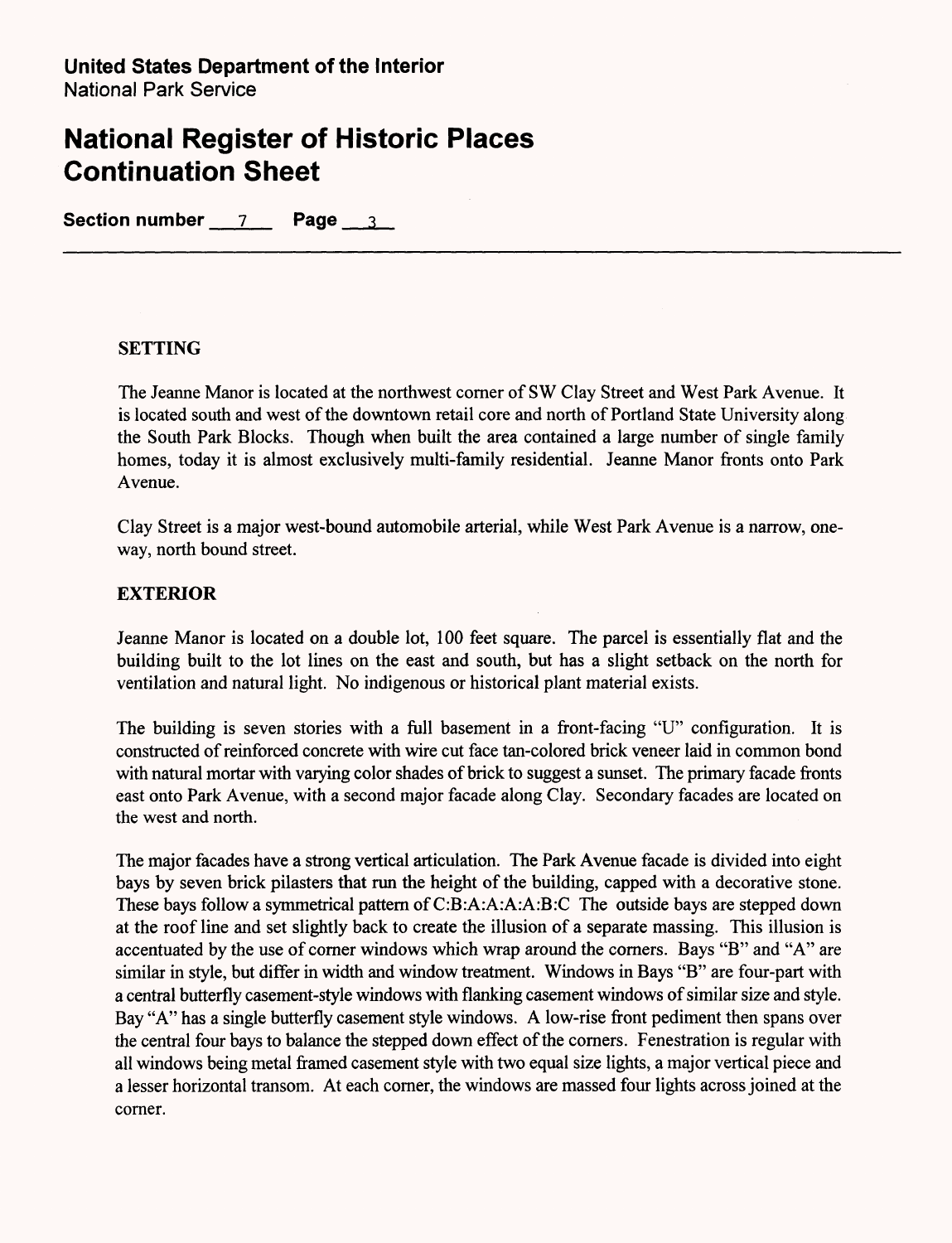**Section number 7 Page 4**

The entry is located at the center of the ground floor, two bays across and two stories tall. It has a pronounced deco surround, stepped back, with geometric motifs and zig zag patterns. The Clay Street facade is identical to the Park Avenue facade, except for the entry and pediment. The exterior, as designed by the architect, is lit by flood lights to accentuate the design.

The secondary facades are similar but finished in stucco cement.

### Exterior Alterations

The exterior is essentially intact with only minor repairs. In 1960, the roof was replaced. In 1967, the masonry walls were inspected and stone anchors upgraded. In 1991, security alarms were installed.

#### **INTERIOR**

The building has 72 units, ranging from studio to large one-bedrooms. It is configured in a front facing "U" shaped with a double loaded corridor. Typically, each floor has eight one-bedroom units and two studios. Access is from the lobby to either side where a short flight of stairs leads to the ground floor apartments (there is a 1,500 pound elevator at the north). Stair rails are in the deco style, nicely executed in painted steel flat bars. Corridor walls and ceilings are painted plaster. The apartments are in essential original condition with wood floors, plaster walls and ceilings. They also feature several built in cabinets. Many units still feature original kitchens, tile bathrooms and light fixtures.

#### Interior Alterations

No major alteration, though equipment was updated as necessary.

The building is in good condition.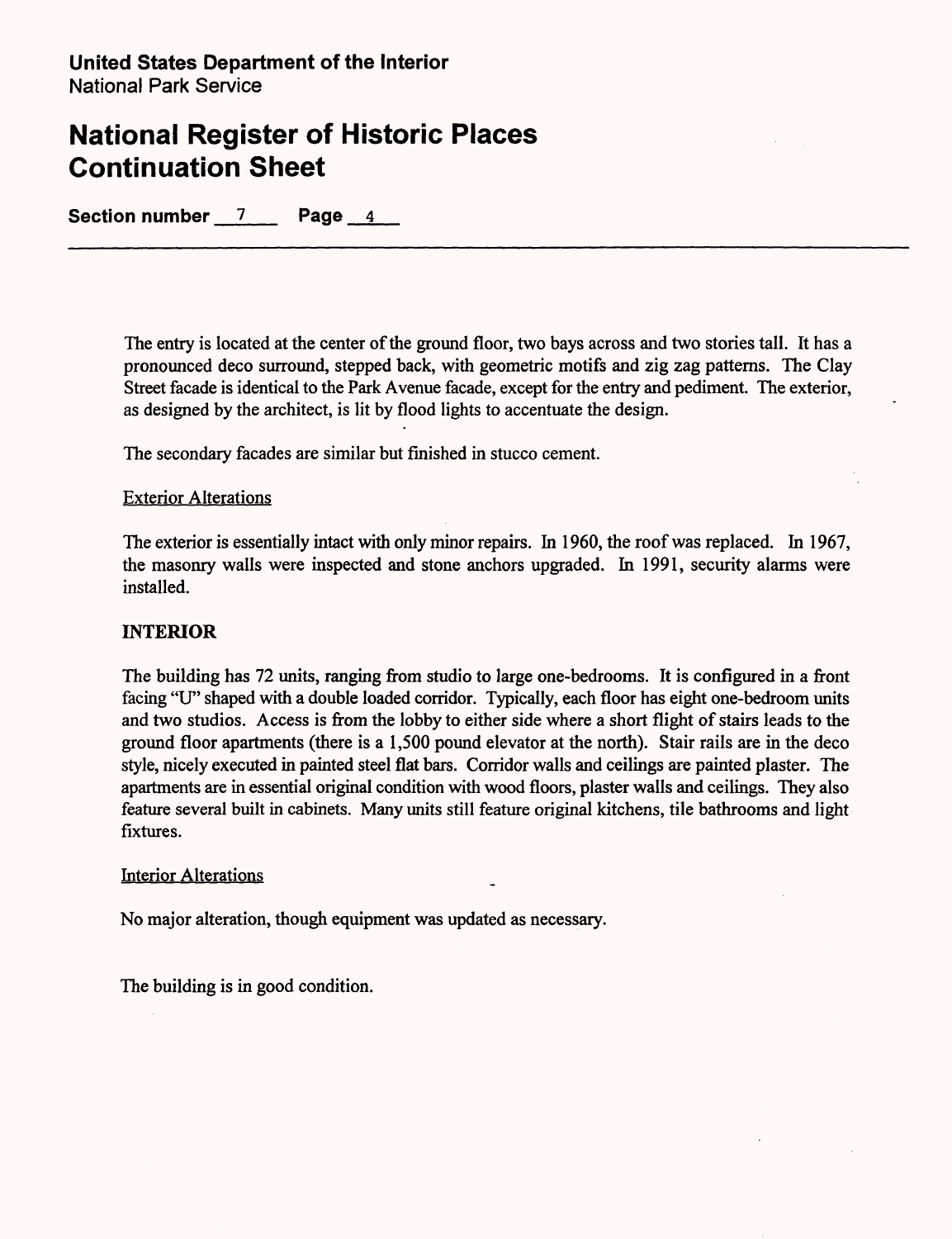#### 8. Statement of Significance

Applicable National Register Criteria (Mark "x" in one or more boxes for the criteria qualifying the property for National Register listing.)

- $\Box$  A Property is associated with events that have made a significant contribution to the broad patterns of our history.
- $\Box$  B Property is associated with the lives of persons significant in our past.
- $\boxtimes$  C Property embodies the distinctive characteristics of a type, period, or method of construction or represents the work of a master, or possesses high artistic values, or represents a significant and distinguishable entity whose components lack individual distinction.

 $\Box$  D Property has yielded, or is likely to yield, information important in prehistory or history.

#### Criteria Considerations

(Mark "x" in all the boxes that apply.)

#### Property is:

- $\Box$  A owned by a religious institution or used for religious purposes.
- $\Box$  B removed from its original location.
- $\Box$  C a birthplace or grave.
- $\Box$  D a cemetery.
- $\Box$  E a reconstructed building, object, or structure.
- $\Box$  **F** a commemorative property.
- $\Box$  G less than 50 years of age or achieved significance within the past 50 years.

Narrative Statement of Significance (Explain the significance of the property on one or more continuation sheets.)

#### 9. Major Bibliographical References

#### **Bibilography**

(Cite the books, articles, and other sources used in preparing this form on one or more continuation sheets.)

Previous documentation on file (NPS):

- $\Box$  preliminary determination of individual listing (36 CFR 67) has been requested
- $\Box$  previously listed in the National Register
- $\Box$  previously determined eligible by the National Register
- $\Box$  designated a National Historic Landmark
- D recorded by Historic American Buildings Survey

 $\frac{4}{\sqrt{2}}$ D recorded by Historic American Engineering Record  $#_$ 

Mnltncmah. .OR County and State

'Areas of Significance (Enter categories from instructions) ARCHITECTURE

Period of Significance

1931\_\_\_\_\_

Significant Dates

1931

Significant Person (Complete if Criterion B is marked above)

 $N/A$ 

Cultural Affiliation

 $N/A$ 

Architect/Builder

Bennes & Herzoq

Primary location of additional data:

- □ State Historic Preservation Office
- $\Box$  Other State agency
- $\Box$  Federal agency
- **E** Local government
- $\square$  University
- 3Q Other

Name of repository: Oregon Historical Society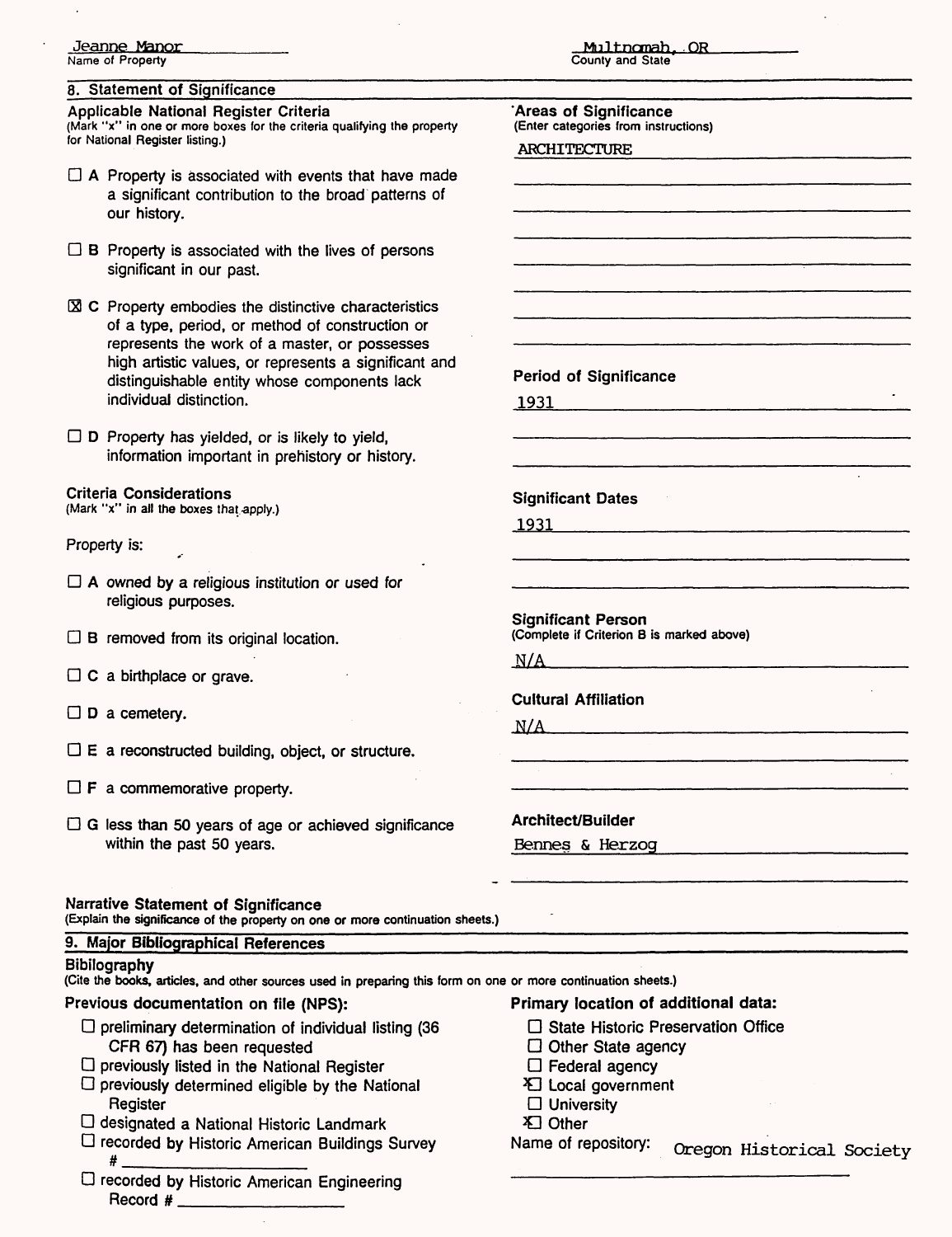**Section number 8 Page 3**

### **SETTING-Park Blocks**

The Jeanne Manor is located along the Park Blocks, once part of the Lownsdale Donation Land Claim.

When Daniel Lownsdale arrived in 1845, Portland had fewer than 60 people and Oregon was not yet recognized as a U. S. territory. Yet, following the precedent of William Overton and Asa Lovejoy, Lownsdale claimed 640 acres on the river bank to the south of Benjamin Stark's claim. In 1852, he-along with the city's other founding fathers agreed to establish a green strip across the entire length of the young city, from south to north. The strip was to be dedicated for public use. At the time, the strip consisted of steep fir-covered land a mile from the river's edge. Between 1852 and 1876, the Park Block land was used as a roadway for wagons and carriages. In 1876, the City Council began developing the blocks as parkland, starting with the planting of shade trees. Over the ensuing years, the space between the trees was planted with grass.

By 1883, the South Park blocks were a prime residential area with a public school, several churches and many of the city's finer homes. Many of the houses were homes of some of Portland's finest families, occupying whole or half blocks; interspersed were single family homes for those lower on the economic scale. The lots on which the Jeanne Manor is located contained three single family wood frame dwellings occupied by the Kohler family. Surrounding the parcel were other single family dwellings, including several which had been adapted for lodging.

Beginning with the streetcar and accelerated by the rise of the automobile, the neighborhood began to transition. Residents began to move to newer upscale neighborhoods, single family residents were turned into flats, boarding houses, apartments and housekeeping rooms. And increasingly, wood frame homes were being demolished to make way for apartment buildings.

### **fflSTORY OF THE BUILDING**

In the summer of 1930, apartment developer Harry Mittleman acquired the 100-foot square parcel at the southeast corner of SW Park Avenue and Clay Street. He hired architect Harry Herzog to design a first class apartment building, modern in style and technology. Herzog had collaborated with Morris Whitehouse and Herman Brookman in the design and construction of the Temple Beth Israel in 1926-28. Mittleman was a member of the congregation and may have become acquainted with Herzog there.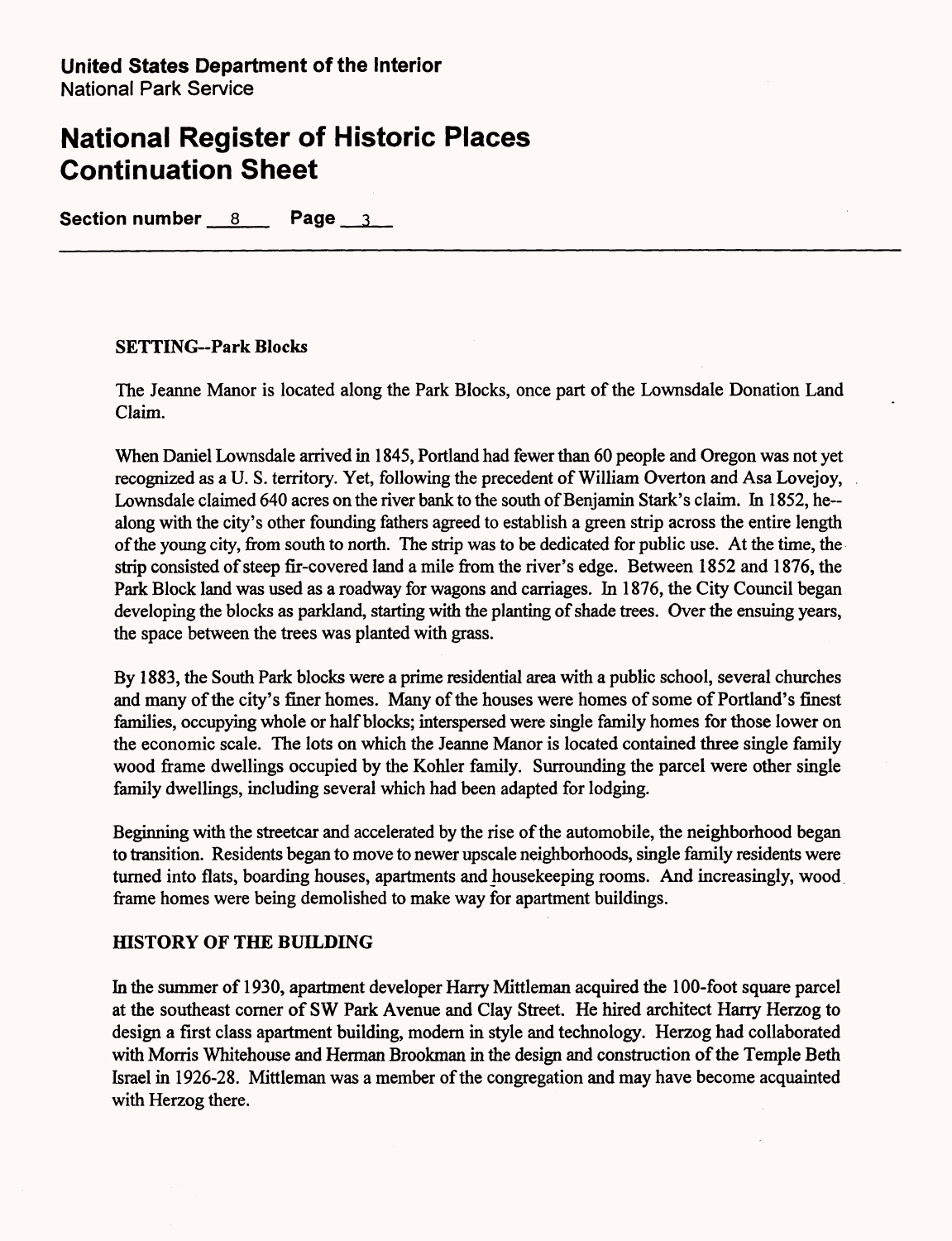Section number 8 Page 4

Mittleman planned to spend \$300,000 for a 72-unit building. By the fall, the apartment building was well under construction. Particular attention was paid to the brickwork. The color was intended to be graduated in order to create a sunset affect. George Davis was the brick contractor using bricks from the Willamina Clay Products Company, which had a good reputation for quality. By Christmas, the exterior structure was complete and in January, Pacific Boiler & Dunham installed the boiler and radiator heating system. By the end of the month, C. M. Roe was finishing plaster work and a March opening date was planned. On March 1, Mittleman announced that March 15 would be the opening date. True to his word, a formal opening was held at 2:00 p.m. on Sunday, March 15. For the occasion, Mittleman furnished the building and had guides to escort visitors on a tour. The building featured 72 units ranging from bachelor apartments to "some of pretentious size and special design" *(Oregonian,* March 15, 1931, Sec. 2, page 2). When completed, the building cost \$400,000.

Mittleman invited "those individuals who delight in superb craftsmanship as well as those who are seeking a perfect home--that they may personally view the consummate beauty and innumerable conveniences which the most recent developments in modern architecture have provided for people desiring the graces and pleasure of living in a fine apartment." *(Oregonian,* March 15,1931, p. 15). The theme of sun and natural light permeated promotional materials, while Mittleman called the Jeanne Manor "a chef d'oeuvre in the art of apartment building".

Unlike many developers, Mittleman owned and managed his buildings. He continued to own the Jeanne Manor until he liquidated his holdings in 1972.

#### Upper-Class Apartment Living

In the United States, the concept of an "apartment" as a chosen alternative to single family housing dates to the last half of the 19th century. The first building designed as an apartment house appeared in Boston in 1855, designed by Arthur Oilman. It offered permanent residences for families and bachelors. The real beginning of the movement came, however, in 1869 when Richard Morris Hunt designed the Stuyvesant on Irving Place in New York. The 5-story building offered 6-10 room suites on the lower floors for a rent of \$1,200-1,800 per year, while the top floor studio apartments rented for \$920 per year.

Hunt imported the concept from France. It also came as a direct response to increased land cost that resulted from increasing population density. Building a multifamily building allowed developers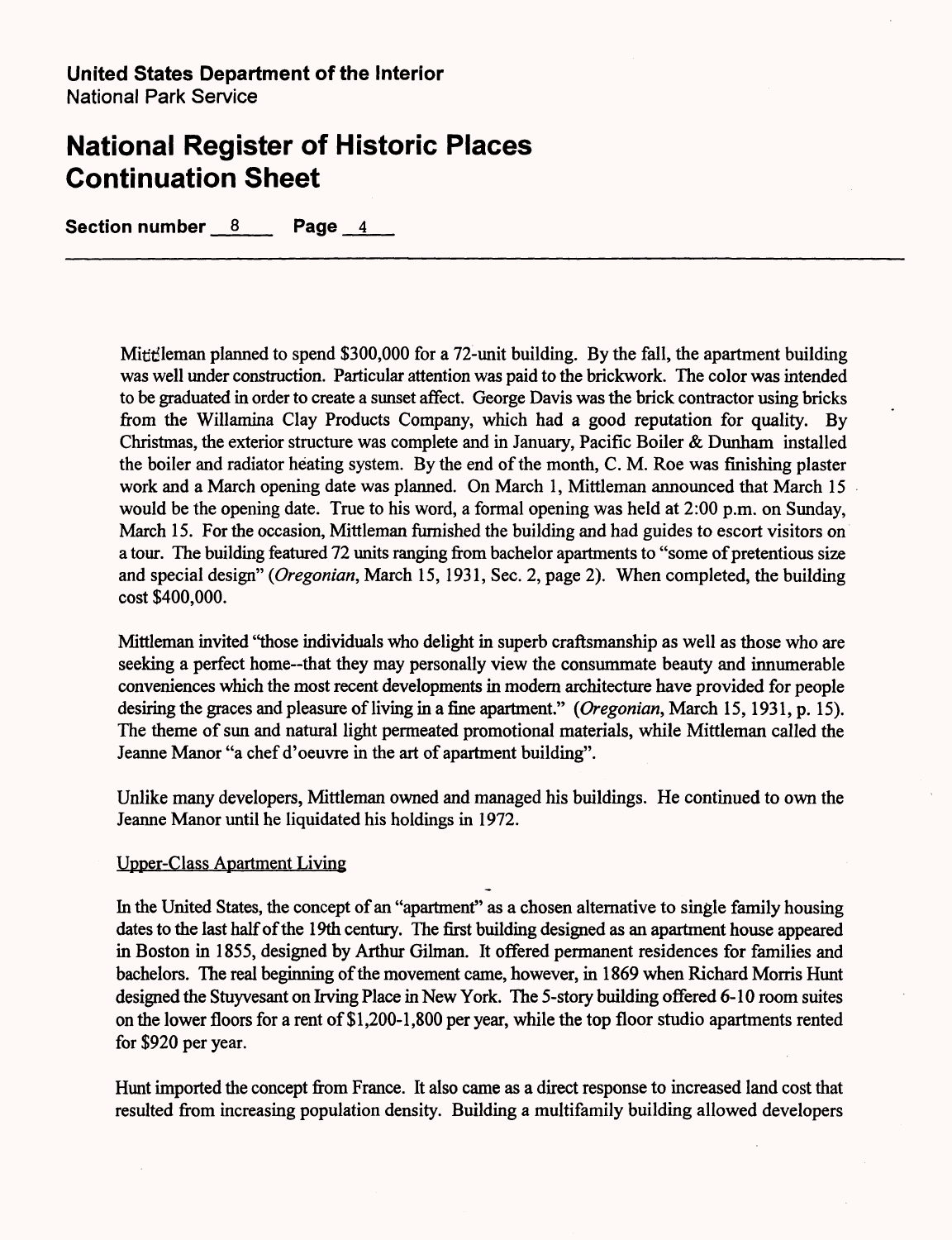Section number  $8$  Page 5

money. A month before Hunt completed construction, the Stuyvesant was besieged with 200 applications. The building, which cost \$150,000 to build, brought in a profit of \$23,000 in the first year. The message to investors was clear. Returns of 10-30% stimulated investors. In New York alone nearly 200 sets of French flats were erected between 1869 and 1876. In Chicago, following the 1871 fire, 1,142 apartment buildings went up in a single year.

The notion of apartment living was sold on the basis of efficiency and unheard-of technological advances: Always, it seemed, the entrances and public spaces were sumptuous. Marble floors and paneling, crystal chandeliers, imported carpets, and walnut or mahogany wainscoting adorned public doorways, lobbies, staircases and elevator carriages. There were central hot-water heating, central gas mains for lighting and fully equipped bathrooms for each unit. Shortly thereafter, apartment buildings featured steam elevators with uniformed operators. Bathrooms became more elaborate with hot and cold running water, hand-painted china basins, and hand carved shower stall screens. Architects experimented with electric generators, later connecting the buildings to the streetcar electric service, and installed central vacuum cleaning systems with nozzles in each room connected to a large pump in the basement; individual attachments could be used as hair dryers or reversed as dust collectors. To increase light and ventilation, subsequent designs grouped apartments around a central courtyard with central corridors. The emphasis on efficiency resulted in some apartments separating the heat and discomfort of cooking and laundry from the living quarters with public dinning rooms, kitchens and laundries. Some provided servants for serving meals and cleaning clothes. The cooperative services, technological advances and attention to public spaces made the apartment seem like one of the most advanced institutions in American society.

### BENNES **& HERZOG**

The firm of Bennes & Herzog was the collaboration of John Virginus Bennes and Harry Albert Herzog. Yet despite the formal attribution, the architect for the Jeanne Manor was Herzog.

Bennes was born in Peru, Illinois on August 23, 1867 and raised in Chicago, where he attended public school. He studied at the University of Chicago and also spent a year at the School of Fine Arts in Prague. He began his architectural career in Chicago in 1890, working in his father's office prior to opening his own office. It may be assumed that given his Chicago roots, he was influenced by the works of Louis Sullivan, Frank Lloyd Wright and the 1891-93 Columbian Exposition.

In 1899, while still in Chicago, Bennes married Alice Smalley of Hooperston, Illinois. The couple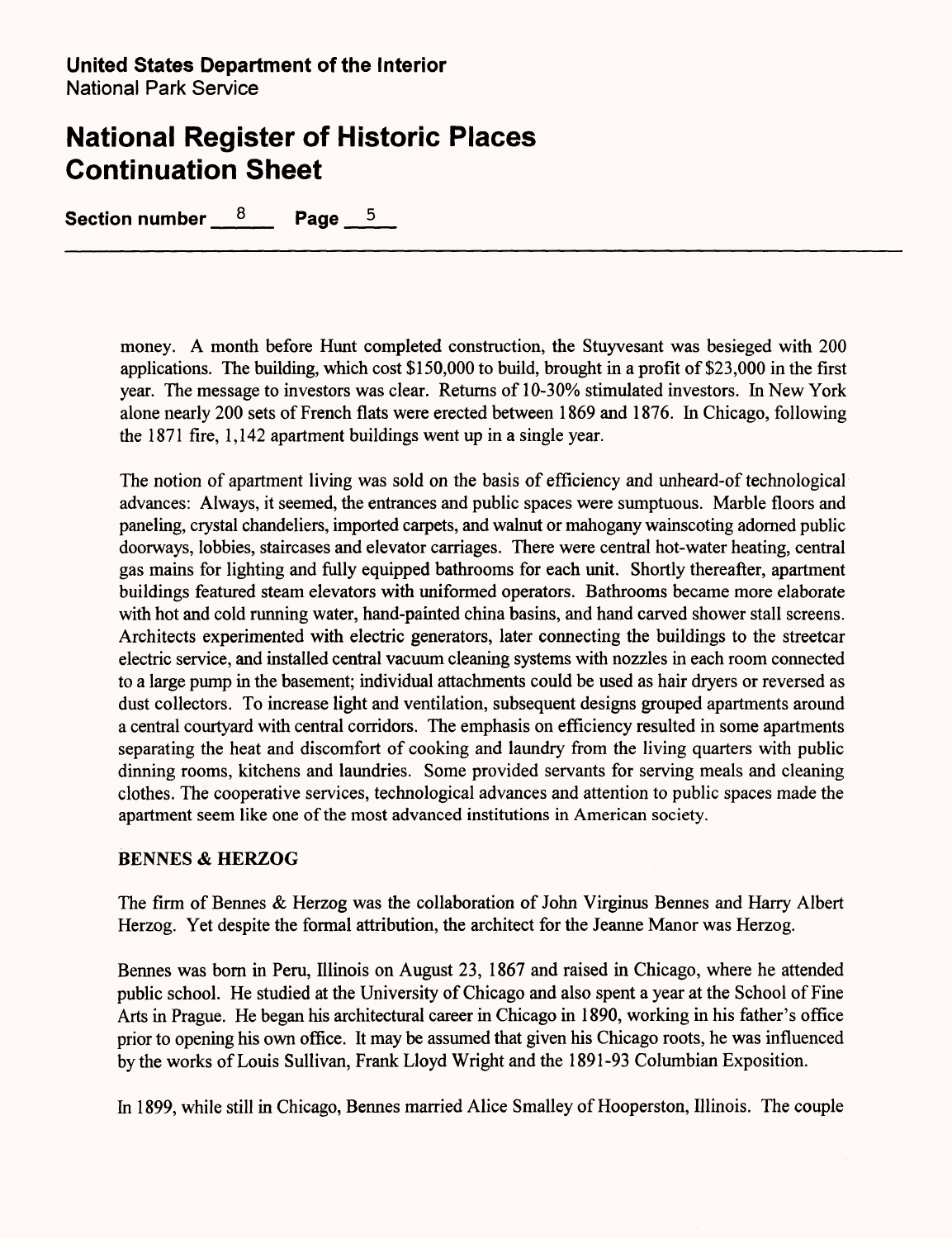**Section number 8 Page 6**

then moved to Baker City, Oregon the following year. Attracted by the stories of gold discovery around Baker, he invested his savings in a gold mine and started his architectural practice in Baker City. There Bennes prospered and received commissions for many houses and commercial buildings in the area, including the Elks building.

In 1906 Bennes again moved, this time to Portland where he was to practice for the next 36 years. Upon arriving, he formed a partnership with Erick W. Hendricks and Willard F. Tobey to create the firm of Bennes, Hendricks & Tobey. In 1910, on the departure of Tobey, the firm became for a short time Bennes, Hendricks & Thompson with the addition of Lewis Irvine Thompson. In 1911 the firm was Bennes and Hendricks, and in 1914 Bennes was practicing without a partner. This continued until 1925, when he took into partnership Harry A. Herzog who had first worked for Bennes in 1912 and returned to the firm in 1922. In 1932, with the depression, the firm broke up and Bennes practiced alone for the remainder of his career. In 1943 Bennes left Portland, moving to Los Angeles because of poor health. He died there on November 29,1943 at the age of 76, survived by his wife and a son.

Harry Herzog was born on January 9,1893 in Tyler, Texas where his father had a general mercantile business. At the age of 15 months, the family moved to Chicago, and at the age of 7, to Seattle. In Seattle, Herzog attended Pacific Grammar School.

In 1905, the Herzog family moved to Portland where Harry attended the D. P. Thompson Grammar School and the old Washington High School. He worked while in high school, carrying an Oregonian newspaper route and giving violin lessons. He graduated from high school in 1912 and began work for Bennes & Hendricks as a draftsman. In 1915, he left to attend the University of Pennsylvania School of Architect, graduating in 1917.

In that year, Herzog returned to Portland and began work for the Northwest Engineering Company which was constructing Liberty ships for the war effort. After the war, Herzog returned east where he worked in architecture offices in Philadelphia and New York. In 1922, at the age of 29, he returned to Portland for good, once again working with John Bennes, now operating in an independent practice. In 1925, Herzog became a partner. In 1932, Herzog and Bennes dissolved the firm and Herzog went into solo practice. This continued until 1948 when he took into partnership his long-time employee, Holman J. Barnes. This partnership continued for four years, after which Herzog again set up independent practice and eventually retired.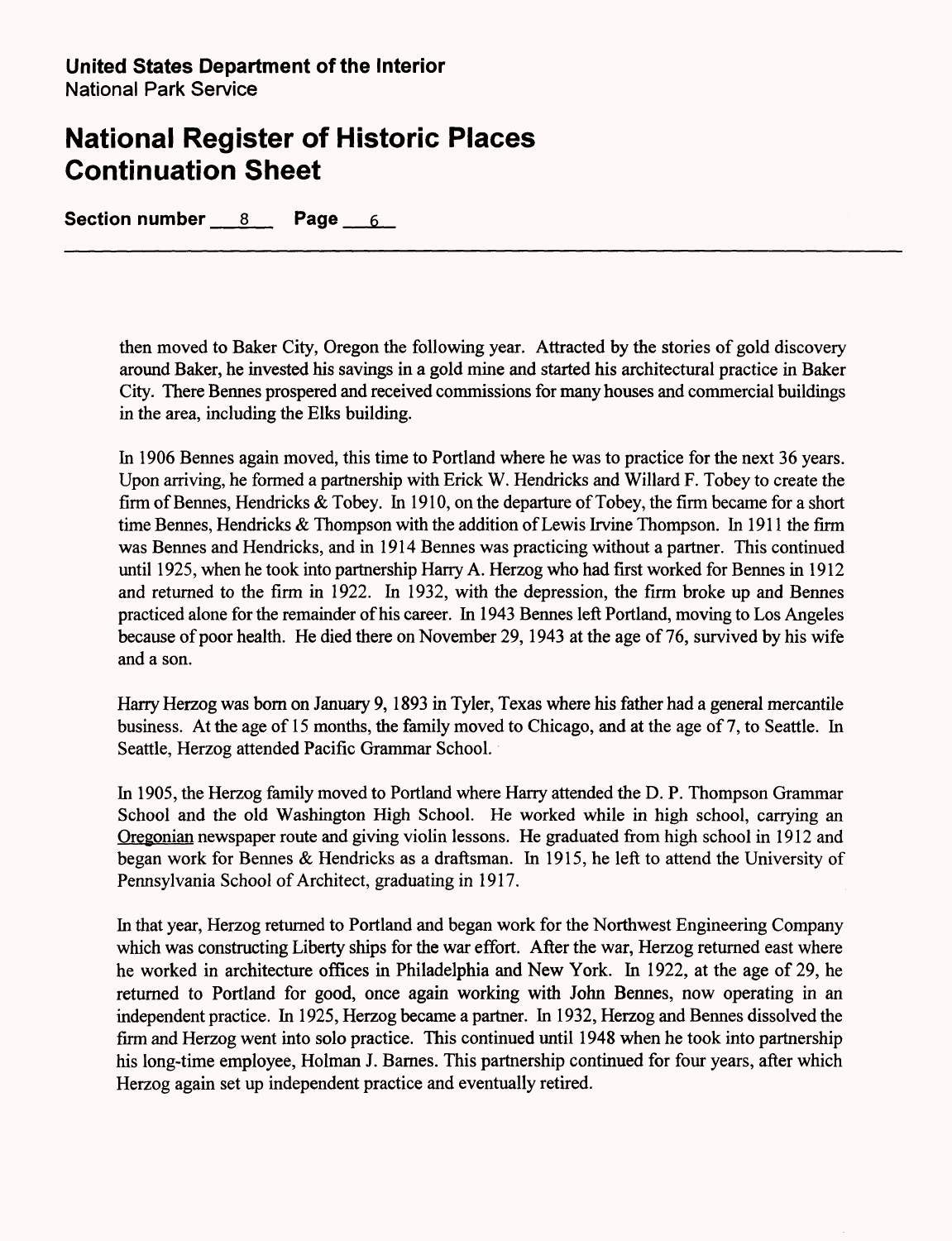Section number 8 Page 7

Harry Herzog died in Portland on August 27,1979 at the age of 86. He was survived by his wife Bertha, two daughters and a son.

Herzog joined the Oregon Chapter of the American Institute of Architects in 1922, serving as treasurer in 1931-32 and as vice president in 1941-42.

Comparative Analysis of Works by Harry Herzog

With architects Morris Whitehouse and Herman Bookman, Herzog participated in the design and construction of the Temple Beth Israel (1926-28) in Portland. Herzog was the supervising architect during construction. In the 1920s and 1930s, he was active in apartment designs, often working in the Art Deco motif. In 1931, he designed the Jeanne Manor and Parkway Manor Apartments on the Park Blocks, both for Harry Mittleman. Six years later, following a six year lull in apartment design in the city, he again worked for Harry Mittleman, designing the Regent Apartment; listed on the National Register. He also designed the Stone Margulis Jewelry Store (demolished ) at SW Broadway and Morrison, and was involved in designing the Hollywood, United Artists and Liberty Theaters. As the thirties drew to a close, Herzog also established a reputation for modern storefront and entry redesigns. Major works here include the Loyalty Building, Selling Building, and Oregon Art Tile.

Herzog was perhaps Portland's leading practitioner of the Art Deco style in Portland. With Bennes, one of his first expressions of the idiom was the Hollywood Theater, though it certainly is more Spanish Colonial Revival than deco. The art deco influence can also be seen in Temple Beth Israel, working with Whitehouse and Brookman. However, the Jeanne Manor was his first comprehensive expression of that style. He followed it shortly thereafter with the Parkway Manor and then the Regent Apartments in 1937.

Herzog was one of the first in Portland to realize the impact of the Art Deco movement and his. sophisticated and energetic designs helped introduce the style to the Portland community. Herzog's designs were characterized by formalistic stylistic balance and capitalized on ornament, color and geometry.

### **Harry Mittleman**

Harry Mittleman was born in Russia in 1900. As a young boy, he fled Russia during the era of the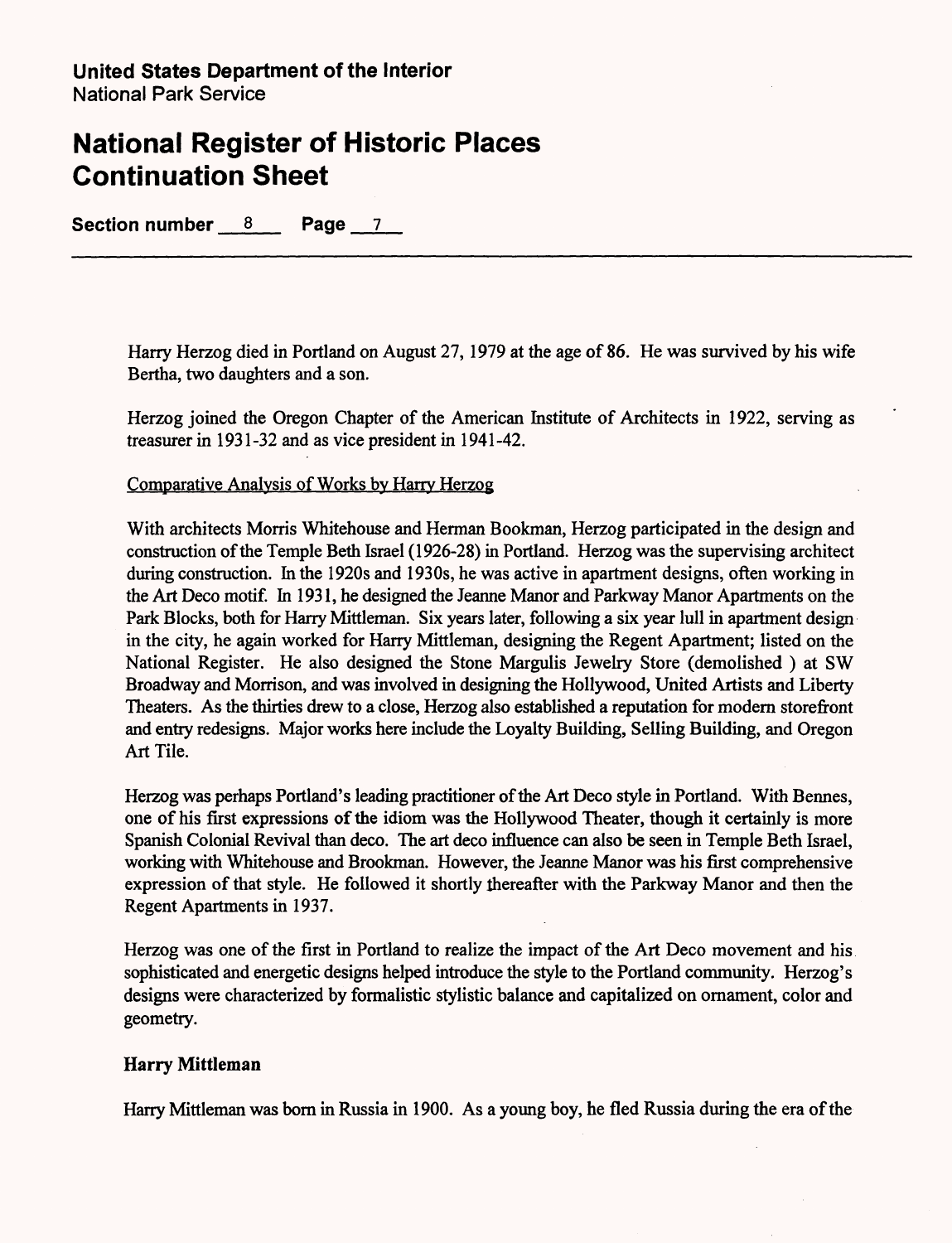**Section number 8 Page 8**

revolution. He came to the United States and spent his childhood in Omaha, Nebraska. His father worked as a peddler, selling secondhand goods and other items on the street. In 1922, Harry moved to Castle Rock, Washington, opening a general store to loggers and farmers in the Kelso, Chehalis and Centralia area. Gradually, he expanded his grocery business into several southwestern Washington communities.

In 1925, Mittleman moved to Portland, opening a store at NE 11th Avenue and Broadway. Again, he expanded his business and soon was operating a half a dozen stores. The 1920s was a boom era in Portland real estate and he quickly sold his grocery business to concentrate on developing apartment buildings. His first project was at 21 st and Marshall Street; a two story building he named "Marian Court" after his oldest daughter. In 1927, he built the Queen Louise, followed by the Adele Manor, Charmaine Manor and Babette Manor in 1928. These were named for his wife and four daughters. Subsequently, he designed the Rena Villa, Portland Rose, Arenson Court, Savoy, Blackstone, Metropolitan, Jeanne Manor and Parkway Manor.

Stylistically, his buildings typically were in the Spanish Colonial Revival style until the Jeanne Manor, which was followed by the Parkway Manor, also designed by Herzog for Mittleman in the Deco style. The Parkway Manor Apartments were completed later in the spring of 1931. The Parkway Manor is quite similiar to the Jeanne, although clearly a less sophisticated design. Both are Art Deco in inspiration and both occupy a corner lot on the Park Blocks. The Parkway fronts on Park Avenue 125 feet in length. As a 1931 Pacific Coast Record article describes, the Jeanne drew inspiration from the Beaux Art Apartments in New York City, particularly with its rather unusual corner windows and the graduations in brick color.

In 1937, with the Regent Apartments--also designed by Harry Herzog--Mittleman broke a six year drought in apartment construction in Portland. Typically, he managed his buildings. In 1977, all but three of his buildings were still standing and occupied. In 1972, Mittleman sold his residential property interests and purchased 29 bank structures owned by the U. S. National Bank and the Bank of California Tower; in so doing, he became the largest individual owner of bank buildings in Oregon.

Mittleman stayed active until his death in 1985. He was president of the Jewish Community Center, served on the board of the National Jewish Hospital, was president of the B'nai B'rith Camp Association, and was involved in the YMCA.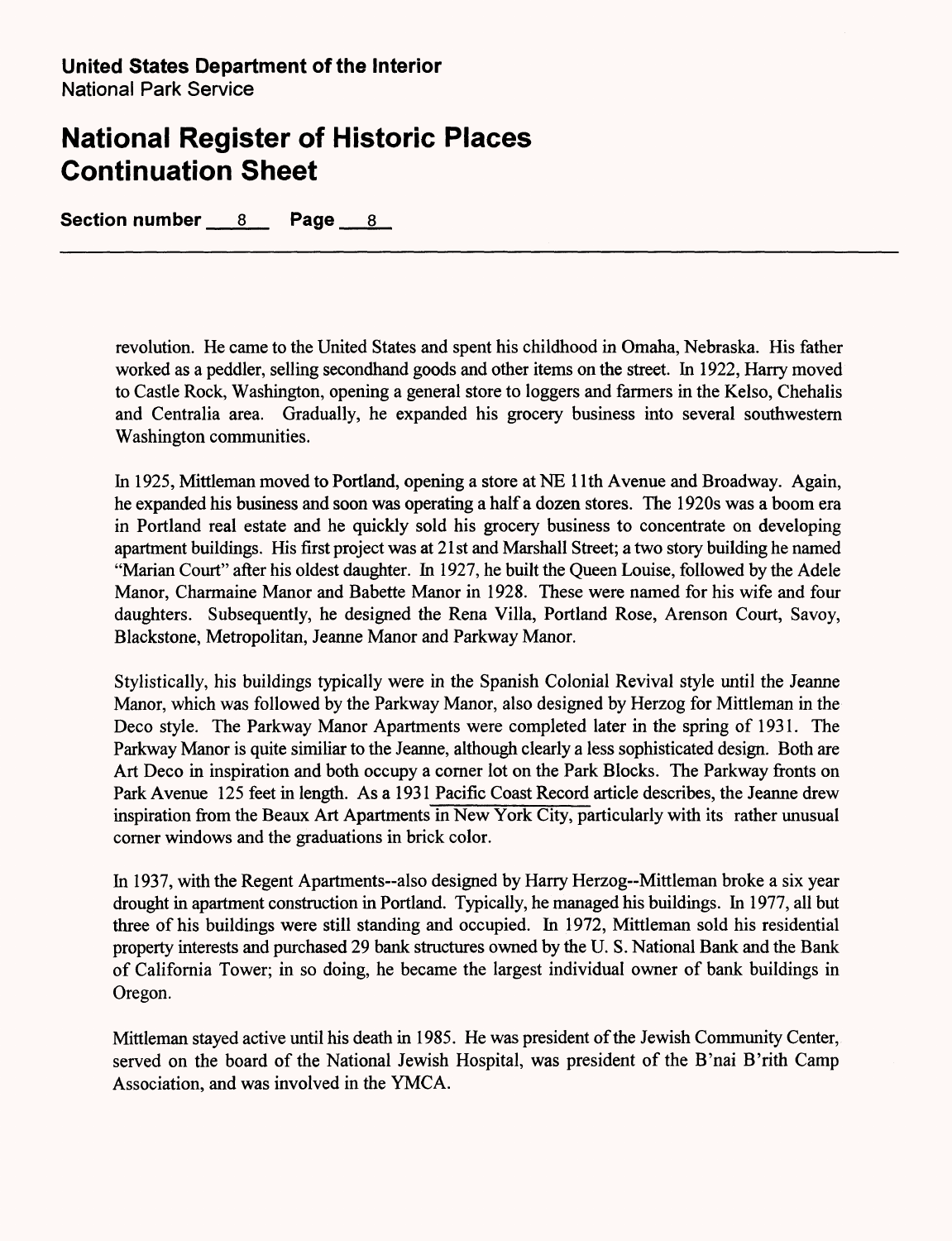**Section number 9 Page 2**

### **BIBLIOGRAPHY**

Abbott, Carl. Portland: Planning. Politics and Growth in a Twentieth Century City. (Lincoln: University of Nebraska, 1983).

Blumenson, John J. G. Identifying American Architecture. (Nashville, TN: American Association for State and Local History, 1977).

Bosker, Gideon and Lencek, Lena. Frozen Music. (Portland, OR: Western Imprints, 1985).

City of Portland Buildings Bureau microform and card files.

Ferriday, Virginia Guest, et al., Historic Resource Inventory. (Portland, OR: City of Portland, 1984).

Ferriday, Virginia Guest, Last of the Handmade Buildings: Glazed Terra Cotta in Downtown Portland (Portland, OR: Mark Publishing Company, 1984).

Labbe, John T., Fares. Please: Those Portland Trolley Years. (Caldwell, ID: The Caxton Printers, 1980)

MacColl, E. Kimbark. The Shaping of a City: Business and Politics in Portland. Oregon. 1885- 1915. (Portland, OR: The Georgian Press, 1976)

MacColl, E. Kimbark. The Growth of a City: Power and Politics in Portland Oregon. 1915-50. (Portland, OR: The Georgian Press, 1979)

Multnomah County Tax Assessor records, microform, automated data files and card files.

Oregon Historical Society, Vertical Files.

The Oregonian

The Oregon Journal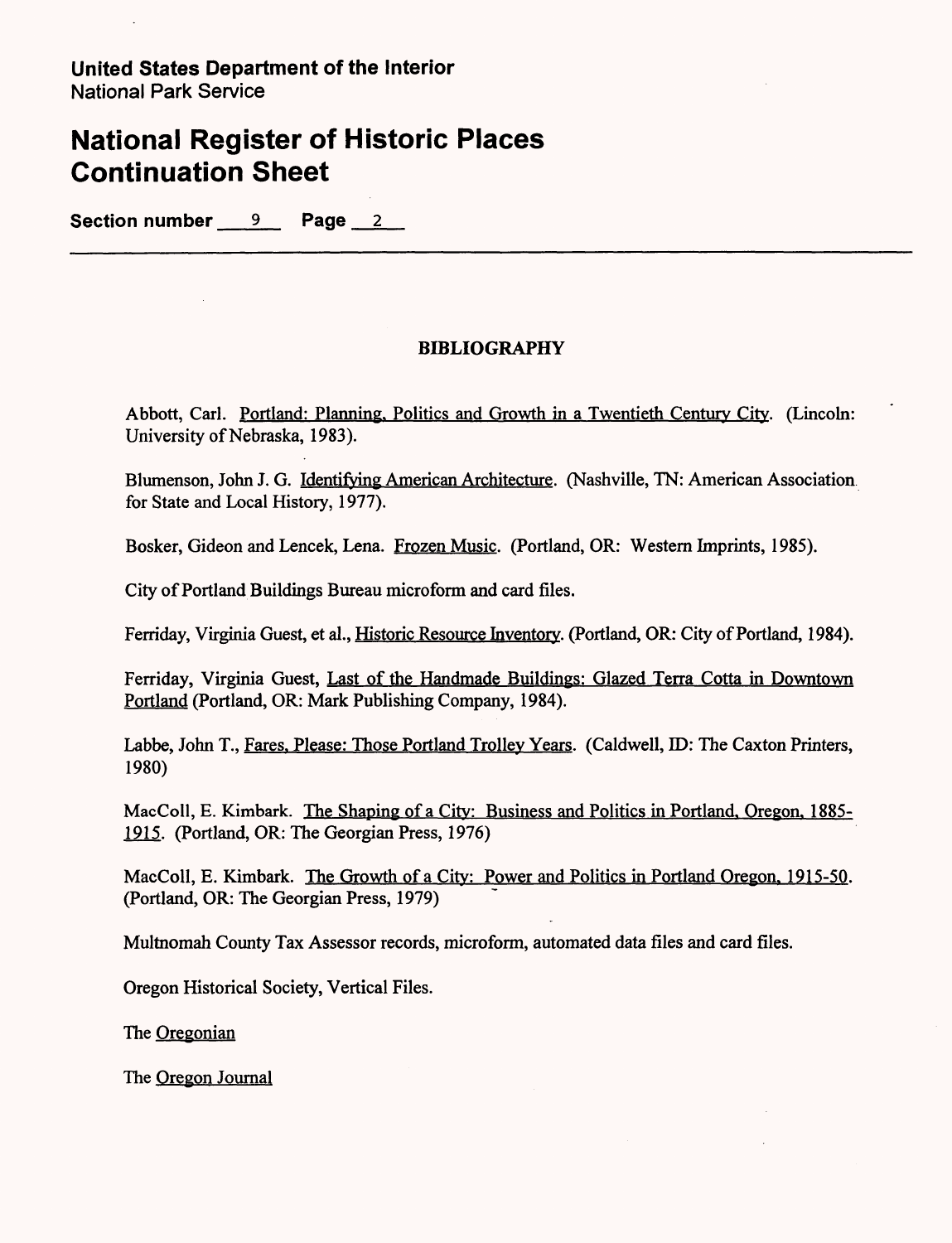Section number 9 Page 3

Folk's Portland. Oregon City Directory. (Portland, OR: Polks).

Poppeliers, John C., Chambers, S. Alien, and Schwartz, Nancy B. What Style Is It?. (Washington, D.C.: Preservation Press, 1983).

Ritz, Richard E., AIA, An Architect Looks at Downtown Portland (Portland, OR: The Greenhills Press, 1991).

Sanborn Fire Insurance Maps for Portland, Oregon.

Snyder, Eugene E., Portland Names and Neighborhoods. (Portland,OR: Binfort & Mort, 1979).

Vaughan, Thomas and Ferriday, Virginia Guest. Space. Style and Structure: Building in Northwest America. (Portland, OR: Oregon Historical Society, 1974).

Whiffen, Marcus. American Architecture Since 1780: A Guide to Styles. (Cambridge: The MIT Press, 1969).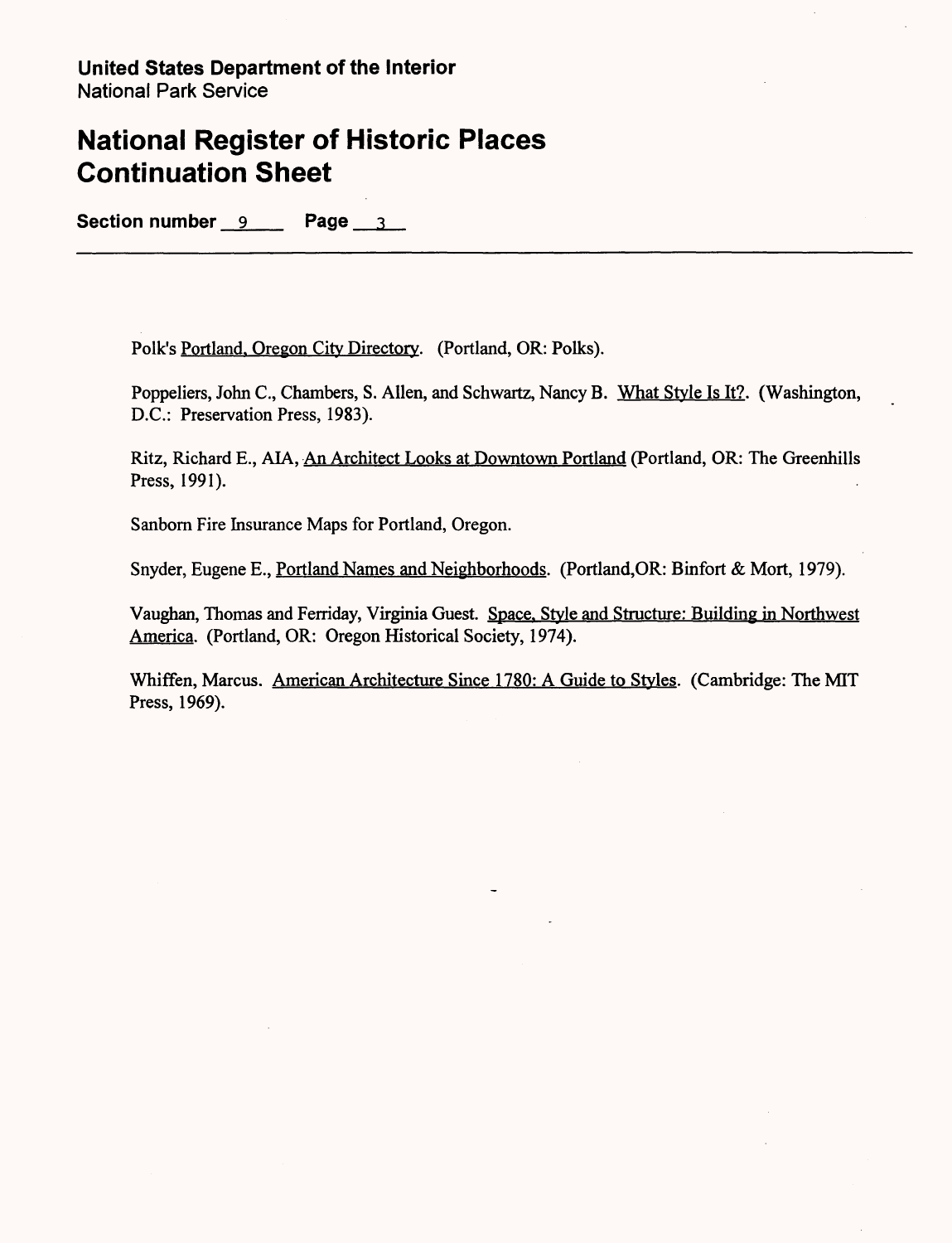| Jeanne Manor                                                                                             | Multnomah, OR                                                          |
|----------------------------------------------------------------------------------------------------------|------------------------------------------------------------------------|
| Name of Property                                                                                         | County and State                                                       |
| 10. Geographical Data                                                                                    |                                                                        |
| Acreage of Property $0.22$ (100 x 100 = 10,000 sq. ft. div. by 43,560 = 0.229)                           |                                                                        |
| UTM References<br>(Place additional UTM references on a continuation sheet.)                             | Portland, Oregon - Washington 1:24000                                  |
| $000199990$<br>+ OT<br>Northing<br>Easting<br>Zone<br>2                                                  | 3<br>Easting<br>Northing<br>Zone<br>4<br>$\Box$ See continuation sheet |
| <b>Verbal Boundary Description</b><br>(Describe the boundaries of the property on a continuation sheet.) |                                                                        |
| <b>Boundary Justification</b><br>(Explain why the boundaries were selected on a continuation sheet.)     |                                                                        |
| 11. Form Prepared By                                                                                     |                                                                        |
| John M. Tess, President<br>name/title                                                                    |                                                                        |
| organization Heritage Investment Corporation                                                             | date July 24, 1997                                                     |
| street & number 123 NW 2nd Ave., Suite 200                                                               | telephone (503) 228-0272                                               |
| Portland<br>city or town _                                                                               | 97209<br><b>OR</b><br>zip code __                                      |
| <b>Additional Documentation</b>                                                                          |                                                                        |
| Submit the following items with the completed form:                                                      |                                                                        |
| <b>Continuation Sheets</b>                                                                               |                                                                        |
| <b>Maps</b>                                                                                              |                                                                        |
| A USGS map (7.5 or 15 minute series) indicating the property's location.                                 |                                                                        |
| A Sketch map for historic districts and properties having large acreage or numerous resources.           |                                                                        |
| Photographs                                                                                              |                                                                        |

Representative black and white photographs of the property.

#### Additional items

(Check with the SHPO or FPO for any additional items)

| <b>Property Owner</b>                                           |                                          |  |  |  |  |  |
|-----------------------------------------------------------------|------------------------------------------|--|--|--|--|--|
| (Complete this item at the request of SHPO or FPO.)             |                                          |  |  |  |  |  |
| Jeanne Manor Inc.                                               |                                          |  |  |  |  |  |
| street & number _____1431 SW Park Avenue, Suite 101             | telephone ______________________________ |  |  |  |  |  |
| the contract of the contract of the contract of the contract of | state OR zip code 97201                  |  |  |  |  |  |
|                                                                 |                                          |  |  |  |  |  |

Paperwork Reduction Act Statement: This information is being collected for applications to the National Register of Historic Places to nominate properties for listing or determine eligibility for listing, to list properties, and to amend existing listings. Response to this request is required to obtain a benefit in accordance with the National Historic Preservation Act, as amended (16 U.S.C. 470 ef seq.).

Estimated Burden Statement: Public reporting burden for this form is estimated to average 18.1 hours per response including time for reviewing instructions, gathering and maintaining data, and completing and reviewing the form. Direct comments regarding this burden estimate or any aspect of this form to the Chief, Administrative Services Division, National Park Service, P.O. Box 37127, Washington, DC 20013-7127; and the Office of Manaaement and Budaet. Paperwork Reductions Projects (1024-0018), Washington, DC 20503.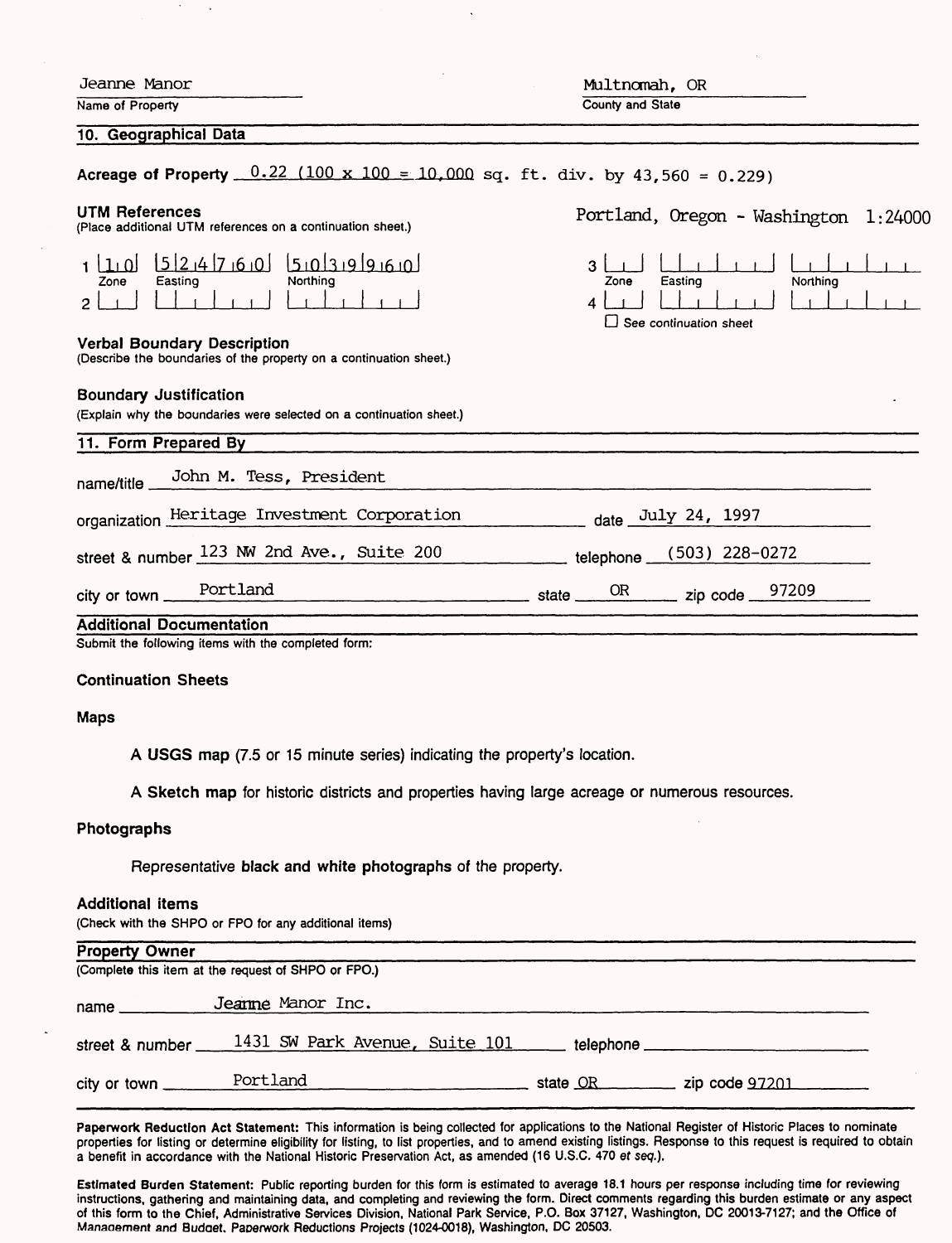Section number 10 Page 2

### **VERBAL BOUNDARY DESCRIPTION**

The Jeanne Manor Apartment Building is located on Lots 3 and 4 of Block 225, Portland, Multnomah County, Oregon.

### **BOUNDARY JUSTIFICATION**

The boundary is the legally recorded boundary lines for the building for which National Register status is being requested.